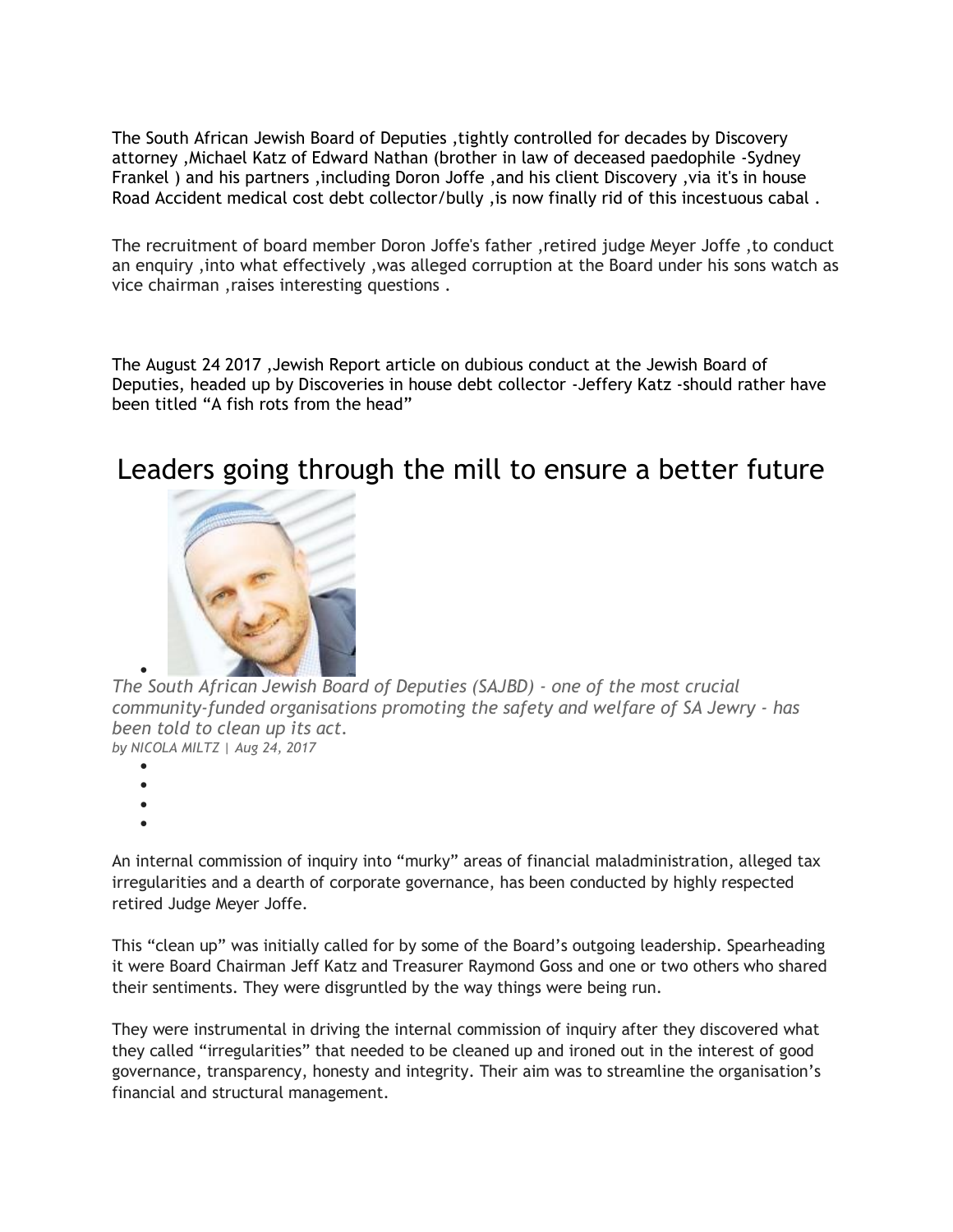The findings were clear: There was no theft of communal funds discovered, however the report revealed weaknesses in areas pertaining to corporate governance and administration.

Cleaning up the Board was essential, because it serves a vital representative function in the community, standing up against anti-Semitism and racism, helping to promote good relations and understanding between Jews and all people of South Africa.

The report, which was released two weeks ago, has been kept under wraps, but was made available to the SA Jewish Report this week.

The commission of inquiry headed up by Judge Joffe, newly-elected Chairman Shaun Zagnoev, newly-elected Treasurer Eric Marx and Jeremy Droyman, received written and oral submissions and, from this, their findings were presented to the National Executive Committee of the Board a fortnight ago.

The inquiry found irregularities and ineptitude in the administration of a number of trusts set up to either fight anti-Semitism or to look after country communities such as those in places like Potchefstroom, Nelspruit, Parys and Uitenhage.

The report also found a tax irregularity which resulted in Beyachad - the umbrella body encompassing the Community Security Organisation, the Zionist Federation and the SAJBD applying to SARS under the voluntary tax disclosure programme (VDP).

Now that the report is out, Katz, Goss and former vice-chairman, Doron Joffe, have opted not to continue working on the Board, choosing to decline any further positions at the SAJBD's national conference on Sunday. Among their reasons was the need for "fresh new leadership".

However, Goss, said that when trying to probe the financial mechanisms and workings of the Board, he was often met with hostility. "It became impossible to do my job. I thought for the sanity of the Board, which is so critical for this country and which does such an amazing job, it was best to remove myself," he told the SA Jewish Report this week.

Goss and Katz believe their "vision to clean up the Board" has been fulfilled and they feel confident that the way has been paved for the new leadership.

Katz, who has served 15 years at the Board, two as chairman, declined to stand for honorary president, a position traditionally taken up by the outgoing chairman. He said that if you don't have a fresh crop of leaders, you encourage "institutionalised (I wouldn't say bad) but I'd say behaviour that isn't vetted".

In recent months, the Board has been plagued by a series of unpleasant internal squabbling and infighting among some of its most senior directors. This has led to a power struggle between certain members, all of whom are unpaid professionals who spend hours volunteering their time for the welfare of the community.

Goss regretted that things became ugly when he and Katz started digging into the irregularities, which arose several years prior to his tenure. They found that all the parties were not "aligned" on how to address these issues.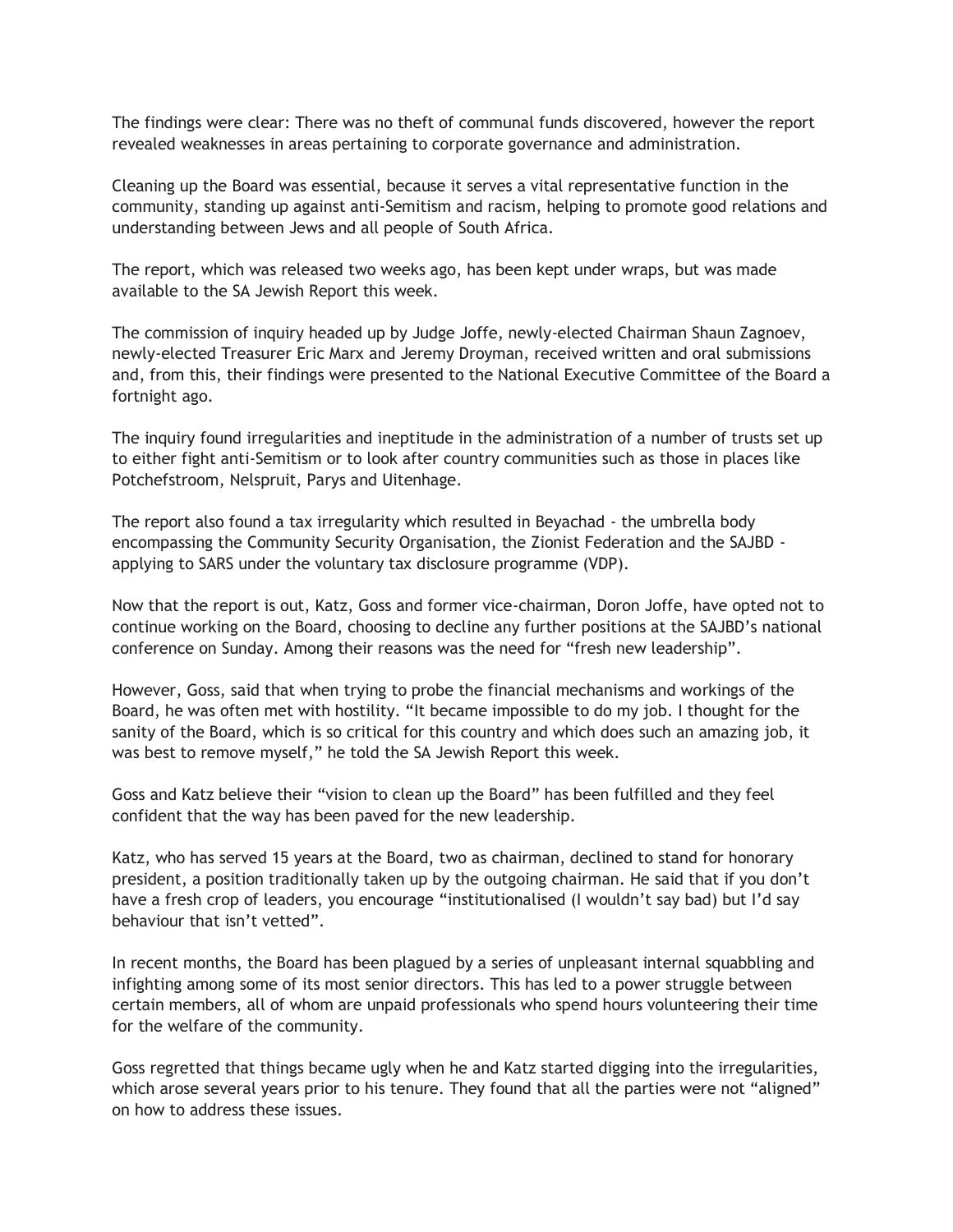This leadership friction reached fever pitch with him and several others who welcomed the commission.

Through this process he felt at times "sidelined and ostracised" and that there was underhand lobbying behind the scenes.

The role of the treasurer, he said, was to make sure the Board had the "financial muscle" to do its job and it had whatever resources it needed to achieve those objectives.

"The reality is that times are tough, resources are dwindling and there are shortfalls," he said.

The community was hard-pressed to step up efforts to combat rising anti-Semitism and BDS and this required more funding and resources. Currently the Board is running at a R2m shortfall this past financial year.

The United Communal Fund raises money for Beyachad, which in turn apportions budgets to the various organisations, including the Board. The Board's shortfalls had to be met either by additional fundraising from an already cash-strapped local community, or off shore, which wasn't ideal.

In trying to decipher a governance trail with regards to certain cash withdrawals from the country community trusts, Goss and Katz were met with a measure of resistance. A certain "murkiness" arose between the Board, the UCF and Beyachad, which they both felt needed to be addressed.

The inquiry looked at the country community trusts in detail to see exactly how these are run, managed and structured. It checked who ran the trusts, whether they were audited and who had signing power over them. The report found poor governance in this area.

There were two withdrawals from a particular trust. In the first, a withdrawal was loaned to the CSO to help fund additional security measures during Yomtov - it fell within the mandate of the trust in fighting anti-Semitism.

The second was to fund a "cash flow crisis". It was noted that these funds were repaid shortly after they were withdrawn.

Goss noticed that when the trusts were frozen at his insistence, it put considerable strain on the Board's budget, and this he found concerning.

The inquiry brought to light the need for a radical improvement in "record keeping and filing systems" of the country community trusts, and the need for "a complete tightening up of governance and lines of communication, and financial reporting," said Marx.

According to Marx "there are many lessons to be learnt in the way the country community trusts are managed.

"Everyone has acted in good faith; there has been no theft and no misappropriation of funds," insisted Zagnoev.